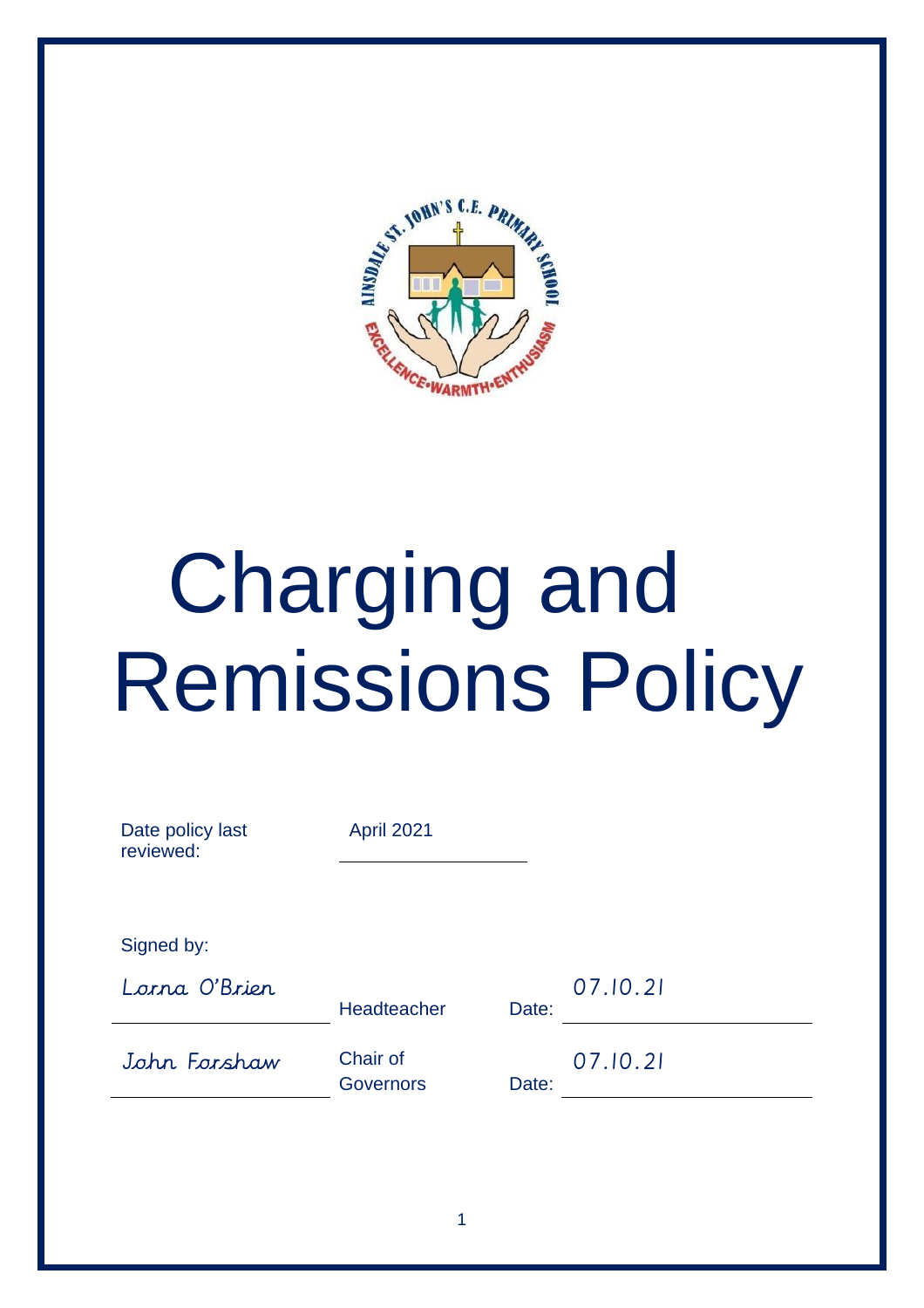# **Legislative Context**

Sections 449-462 of the Education Act of 1996 **Guidance** 

Section 7.5 of the Governors Handbook.

Charging for School Activities. Departmental advice for governing bodies, school leaders, school staff and local authorities. May 2018.

## **1. Overview**

Our aim is to provide a wide range of additional opportunities for all our pupils in a fully inclusive manner with no pupil denied such opportunities for as long as such activities can be sustained by the school budget and resources.

At Ainsdale St John's CE Primary School, we would aim only to make appropriate charges which enable and encourage the development of a wide range of enriching activities.

## **2. Principles**

In line with the Education Act of 1996 and associated guidance.

#### No charge:

- We make no charge for National Curriculum related activities in school time or out of school hours.
- We make no charge for instrumental or vocal tuition, for pupils learning individually or in groups, unless the tuition is provided at the request of the pupil's parent;
- We make no charge for entry for a prescribed public examination, if the pupil has been prepared for it at the school;
- As per School Admissions Code 2012 there are no requests for financial contributions as part of the admissions process.

## **The right to charge:**

We reserve the right to charge for;

- any materials, books, instruments, or equipment, where the child's parent wishes him/her to own them;
- optional extras
- music and vocal tuition, in limited circumstances and as requested by the parents
- community facilities

## **3. Optional Extras**

We reserve the right to charge for;

- education provided outside of school time that is not: a) part of the national curriculum;
- examination entry fee(s) if the registered pupil has not been prepared for the examination(s) at the school;
- transport (other than transport that is required to take the pupil to school or to other premises where the local authority/governing body have arranged for the pupil to be provided with education)
- board and lodging for a pupil on a residential visit;
- extended day services offered to pupils (for example breakfast club, after-school clubs and supervised homework sessions)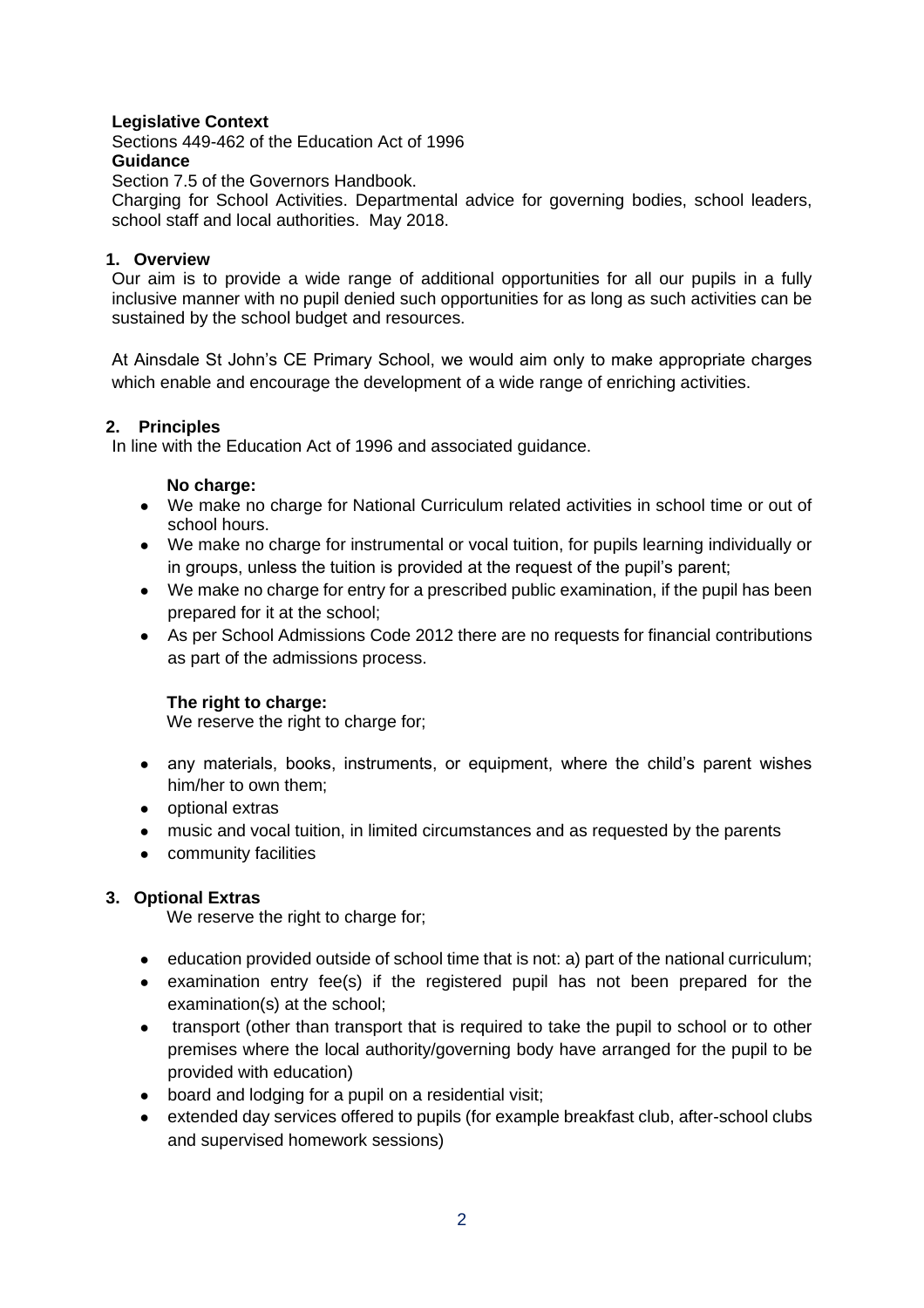# **4. Voluntary Contributions**

- We may ask for voluntary contributions for activities wholly or partly in school time which otherwise would be prohibited by cost. No child is excluded from any such activity on the basis of non-contribution
- Support is available towards part or all the cost of activity where the child is on the Pupil Premium register.
- We may ask for a contribution where it enables an increase in, or enriches, nonstatutory extra curricula provision
- We support the development of all community groups use of school facilities through a flexible charging approach

## **5. School lunches**

- No charges will be made for pupils entitled to free school meals.
- We will charge all pupils not entitled to free school meals an amount determined by our local authority school meal contractor.

## **6. Music Tuition**

Although the law states that, in general, all education provided during school hours must be free, instrumental and vocal music tuition is an exception to that rule.

Charges will be made for vocal or instrumental tuition provided either individually, or to groups of any size, provided that the tuition is provided at the request of the pupil's parent.

## **Music instrumental teaching**

Specialist teaching in class will be provided free of charge.

Charges would set on an annual basis and paid in advance. Parents will be expected to hire or buy their child's own instrument.

# **7. Extra-curricular clubs**

A charge may be levied for participation in extracurricular activities to meet the costs of materials and staffing as needed.

# **8. Transport**

The school will **not** charge for:

- transporting registered pupils to or from the school premises, where the local education authority has a statutory obligation to provide transport;
- transporting registered pupils to other premises where the governing body or local authority has arranged for pupils to be educated;
- transport that enables a pupil to meet an examination requirement when he has been prepared for that examination at the school; and
- transport provided in connection with an educational visit.

## **9. Residential visits**

The school will **not** charge for:

- education provided on any visit that takes place during school hours
- education provided on any visit that takes place outside school hours if it is part of the national curriculum, or part of a syllabus for a prescribed public examination that the pupil is being prepared for at the school, or part of religious education;